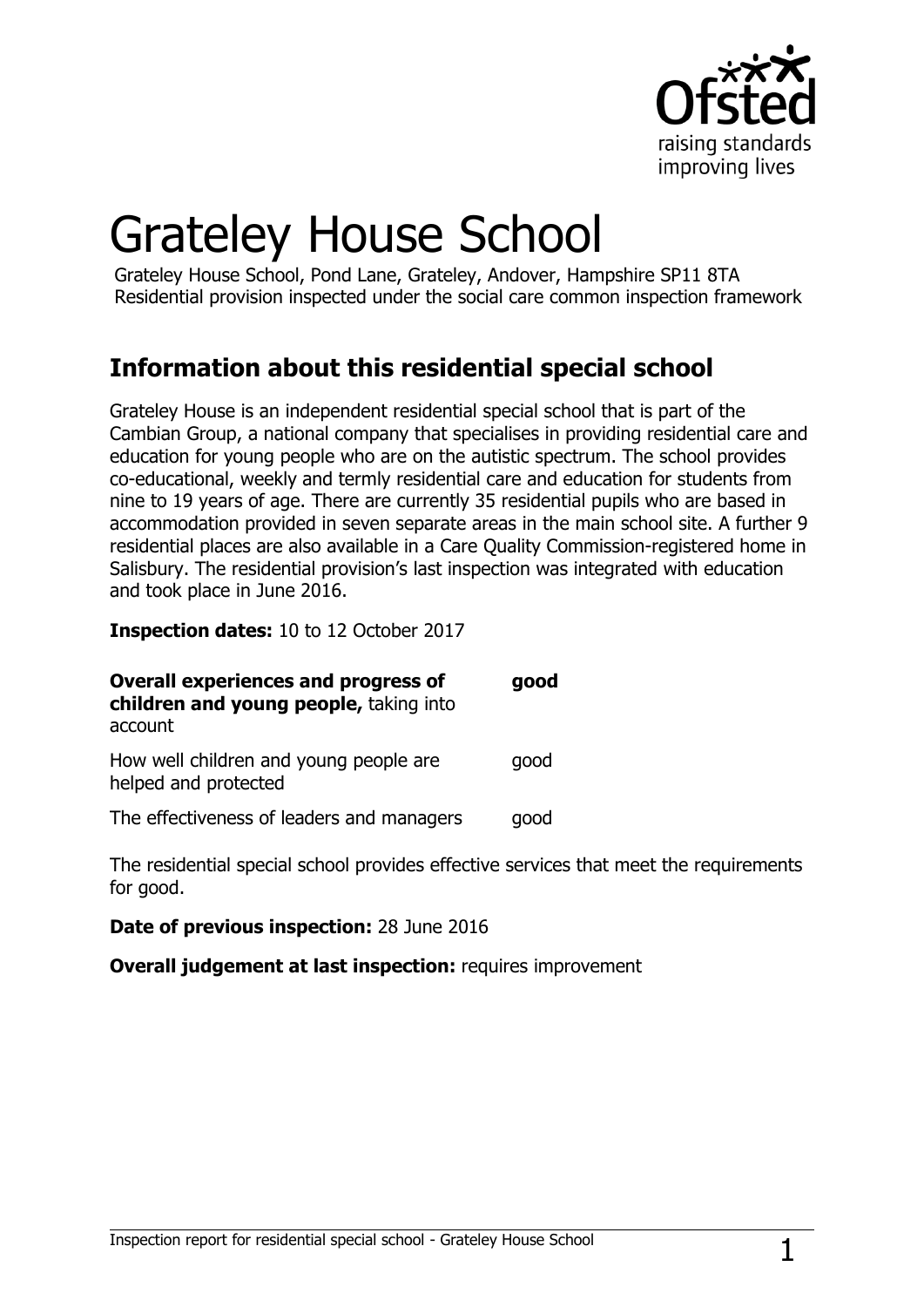

### **Key findings from this inspection**

This residential special school is good because:

- Managers provide strong leadership to an increasingly stable staff team.
- Change to the leadership and management of the school is having a positive impact. Leaders, managers and the governing body are clear about the areas that the school needs to improve and have started to implement a clear development plan.
- The admission and moving-on procedures are very effective and result in very good outcomes for individual young people. Destinations for young people who leave range from vocational to further and higher education placements.
- Access to the on-site multi-professional therapy team is simple. The team provides pupils and staff with support during challenging times. This can be on a day-today basis or more long term.
- Embracing diversity is a strength of the school and staff team.
- The provision and management of individual dietary requirements is excellent.
- The school has recognised and acted on identified needs such as increasing support for mental health and well-being.

The residential special school's areas for development are:

- Improving the monitoring and reviewing of areas, such as admission criteria, taking the increased mental health needs of young people into consideration, and ensuring that the continued training of staff meets those needs.
- Monitoring and reviewing the staffing of the residential accommodation to ensure sufficient staffing levels, so that all young people have equal access to staff at all times.
- $\blacksquare$  Reviewing the provision of homework after school and how it is managed.
- $\blacksquare$  Reviewing systems to evidence progress made by young people during their time in the residential provision.
- $\blacksquare$  Providing written risk assessments in relation to decisions around matching young people to their accommodation at night times.
- Reviewing the independence programme so that pupils are able to undertake additional age-appropriate tasks and risks.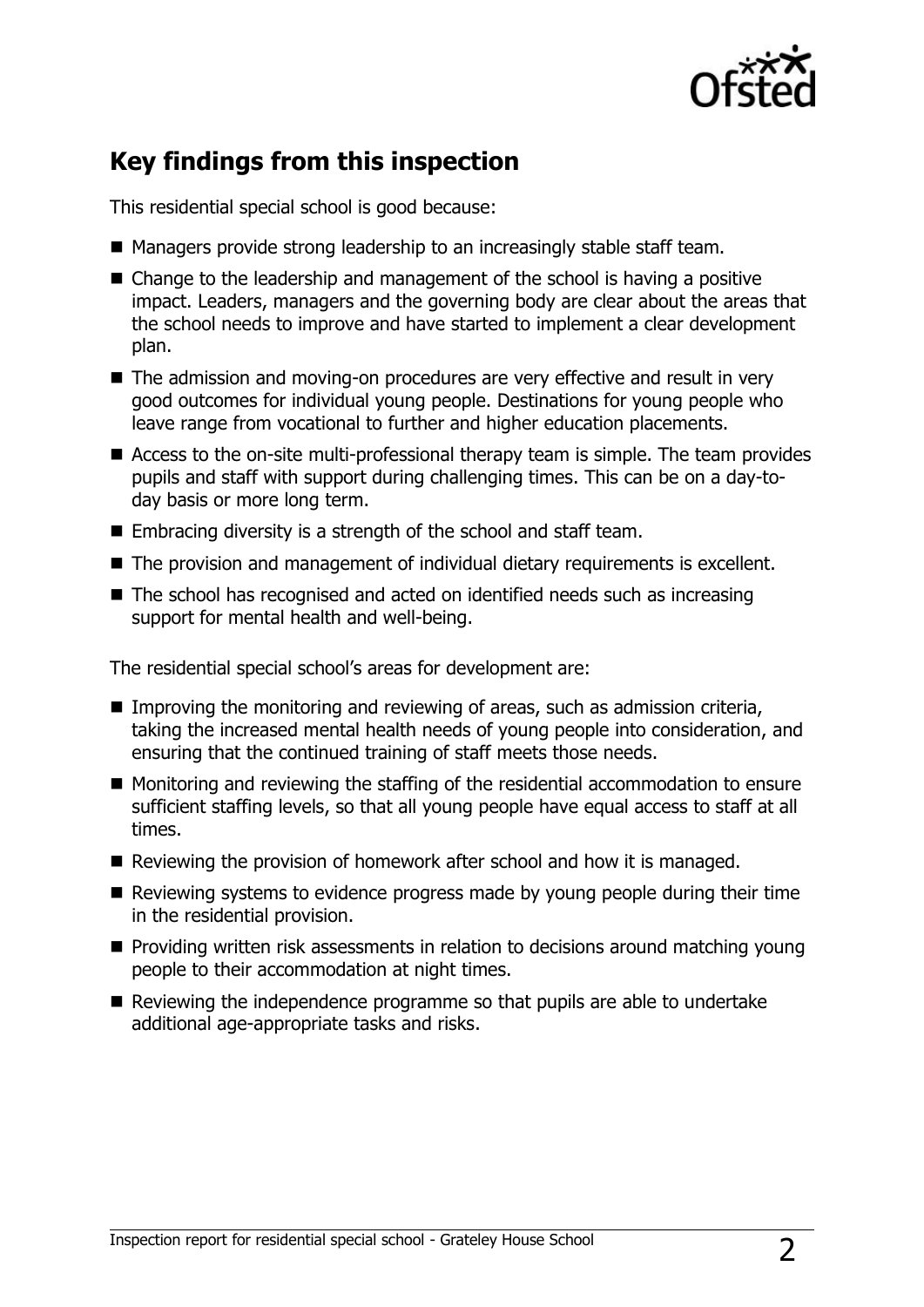

### **What does the residential special school need to do to improve?**

### **Compliance with the national minimum standards for residential special schools**

■ 13.1 The school's governing body and/or proprietor monitors the effectiveness of the leadership, management and delivery of the residential provision and welfare provision in the school, and takes appropriate action where necessary.

### **Recommendations**

- Leaders and managers to continue with the quality improvement programme.
- Implement homework for residential pupils in response to feedback from some parents and pupils.
- **IMP** Implement written risk assessments in relation to decisions around matching young people in the residential provision.
- Continue with the plans for financial investment in the residential provision.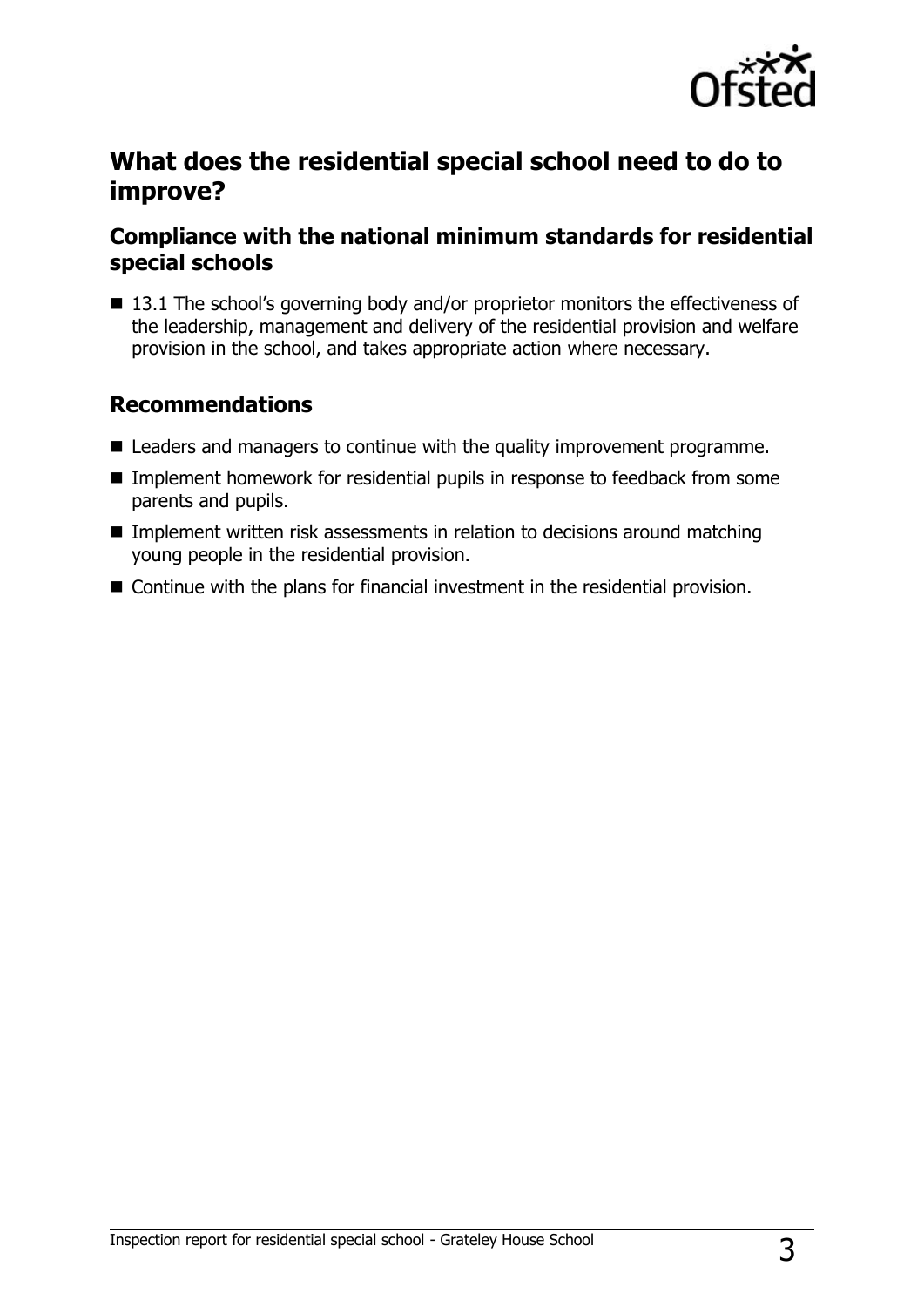

## **Inspection judgements**

#### **Overall experiences and progress of children and young people: good**

The school ensures that learning disability is not a barrier to achievement. Diversity is embraced and pupils do not experience discrimination. This allows all pupils to feel safe and able to express their own individuality. Progress includes being able to talk to other young people and to act in socially acceptable ways. Some students can now make friends with other students and others feel confident to explore their sexuality and gender identity.

Outcomes across both residential and education range from good to excellent. Feedback from some parents, and which is supported by some pupils, identifies the lack of homework given to residential pupils. This is currently being considered by the school's education team. Education leaders are new in post and are keen to work with parents to ensure that they are happy with the education provided.

Residential monitoring systems are of a good quality and centred on the outcomes for each young person. Pupils have daily and longer-term targets that they set with their key workers. These targets are regularly monitored through key-worker meetings, with good oversight of progress through supervision sessions held between managers and key workers. These supervision sessions specifically focus on key pupils. Recording of progress is an area that leaders are looking to improve by introducing new electronic systems. All students are able to make their views, wishes and feelings known through key-work sessions, individual meetings, and the school council. In addition, students can talk to the anti-bullying committee and the food council. All meetings are overseen by staff and immediate action is taken in response to concerns and requests. A children's charity also provides an independent visitor, who attends every half term and who pupils can talk to. Throughout this inspection, pupils were seen to express themselves freely and with ease. They were listened to and provided with excellent support.

The emotional well-being of the pupils is given priority. Staff are trained and knowledgeable in understanding the needs associated with autistic spectrum conditions and how to respond to individual needs. The increased mental health and well-being needs of the pupils have been addressed by the provision of a range of professionals, such as a psychiatrist, a psychologist, a speech and language therapist, a cognitive behavioural therapist and an occupational therapist, all being located on the school site. This gives both pupils and staff instant access to professional advice, support and therapy. In addition, the staff have received training provided by these professionals. The school is currently recruiting a mental health nurse to further support pupils and the staff team.

Pupils are encouraged to follow healthy lifestyles and to recognise what this means for them. A nurse provides day-to-day cover for monitoring pupils' general health, first aid and an oversight of medication administration. There are procedures in place to monitor staff's competency in administering medicines. If errors occur, appropriate action is taken with further training provided if required. Food is freshly made and of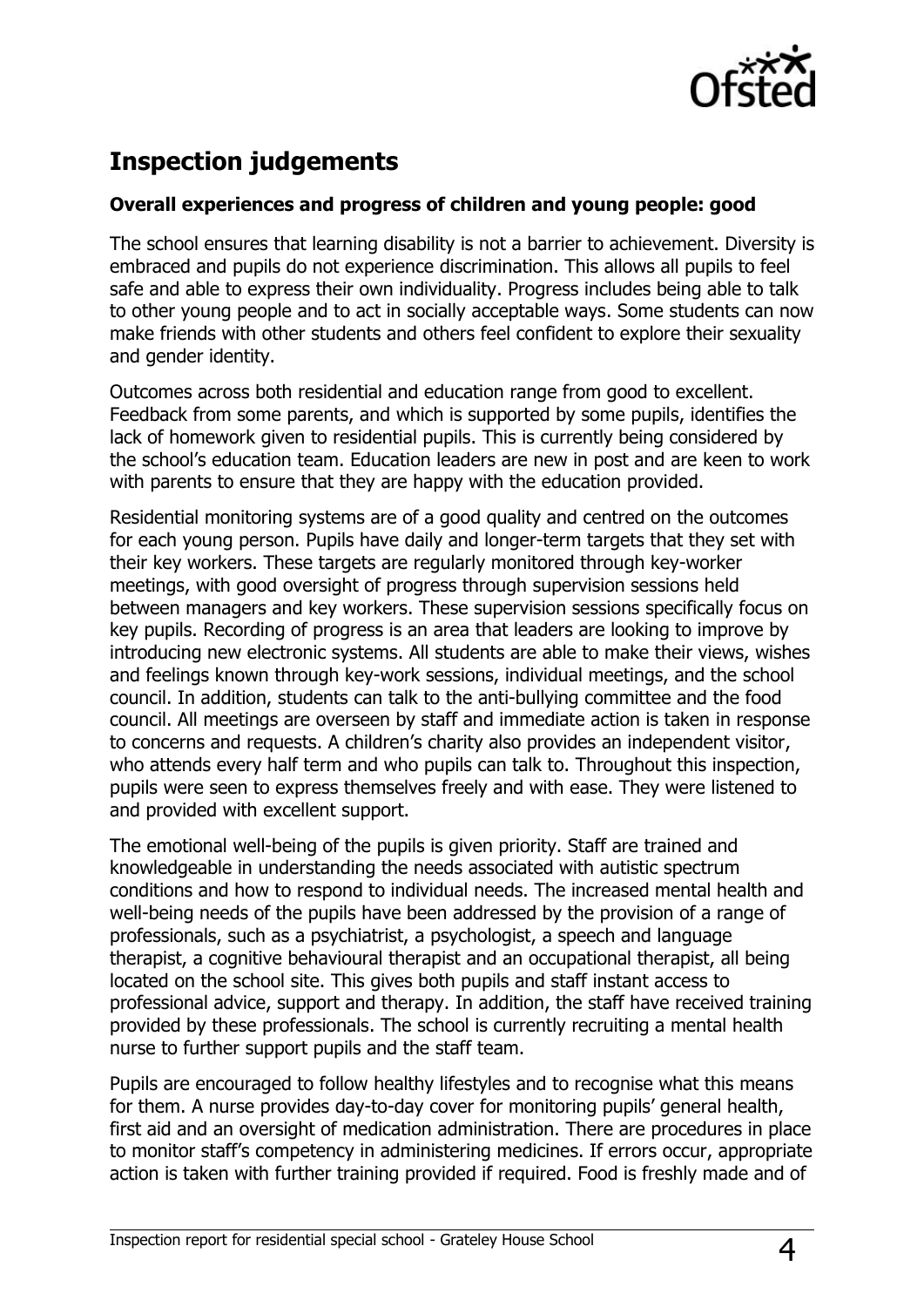

an excellent standard. Whenever possible, it is freshly prepared on site. There is a wide choice of meals on offer and pupils have the opportunity to cook for themselves and the group. The head of catering meets with students at least once a term to review the menu. Catering staff understand all young people's dietary needs and preferences and ensure that there is always an option that the young people will like.

Pupils receive a well-structured arrival and moving-on experience. They are supported to gain independent life skills while at the school. However, this area of work needs to be further developed to ensure that pupils are allowed to undertake more age-appropriate tasks and risks. Day and weekend activities are planned and suggestions from pupils acted on.

#### **How well children and young people are helped and protected: good**

Child protection and safeguarding is well managed at the school. Policies and procedures provide very suitable guidance for ensuring that safe practices are maintained. Staff are trained so that they are able to recognise and report on concerns or allegations and in the management of these areas. Good contacts with external safeguarding agencies provide additional support to the staff who oversee this area. There is a prompt response to safeguarding concerns with swift referrals to child protection services. Records are clear and monitored by the safeguarding team and independent visitor. The Principal and two other designated safeguarding leads are experienced in managing concerns and allegations. The local authority safeguarding lead has no concerns about the school's ability to manage safeguarding and says that key staff effectively liaise with them. The school has recently undertaken a Hampshire safeguarding board audit that showed no areas of concern.

Pupils do not leave the school site unaccompanied by staff; this minimises the potential for them coming to harm. Similarly, pupils' access to the internet is supervised and monitored which limits the potential for them to become exploited via social media websites. In addition, pupils sign a user agreement and are made aware of the code of conduct for use of mobile phones. Pupils and parents are given guidance on safe internet use, which helps prepare pupils for the future.

Pupils say that they feel safe in the residential provision. Their behaviour and demeanour show that they are comfortable with staff, even in challenging times. Residential staff have an excellent understanding of each individual's vulnerabilities and care plans reflect this. Individual risk assessments explain what circumstances and situations may cause a concern and how staff can lessen the risk. Matching of pupils to individual residential houses is undertaken with sensitivity; however, there are no records of how decisions are made.

Positive behaviour is promoted through consistency in approach to unwanted and inappropriate behaviours. Incidents of concern are monitored through weekly multidisciplinary meetings, and new strategies and approaches are agreed as necessary. The expert knowledge of the on-site therapeutic professionals allows for the most appropriate strategies to be put in place immediately. All staff have training in a recognised behaviour management technique during their induction period. Pupils are given space and time to express themselves and responses to unwanted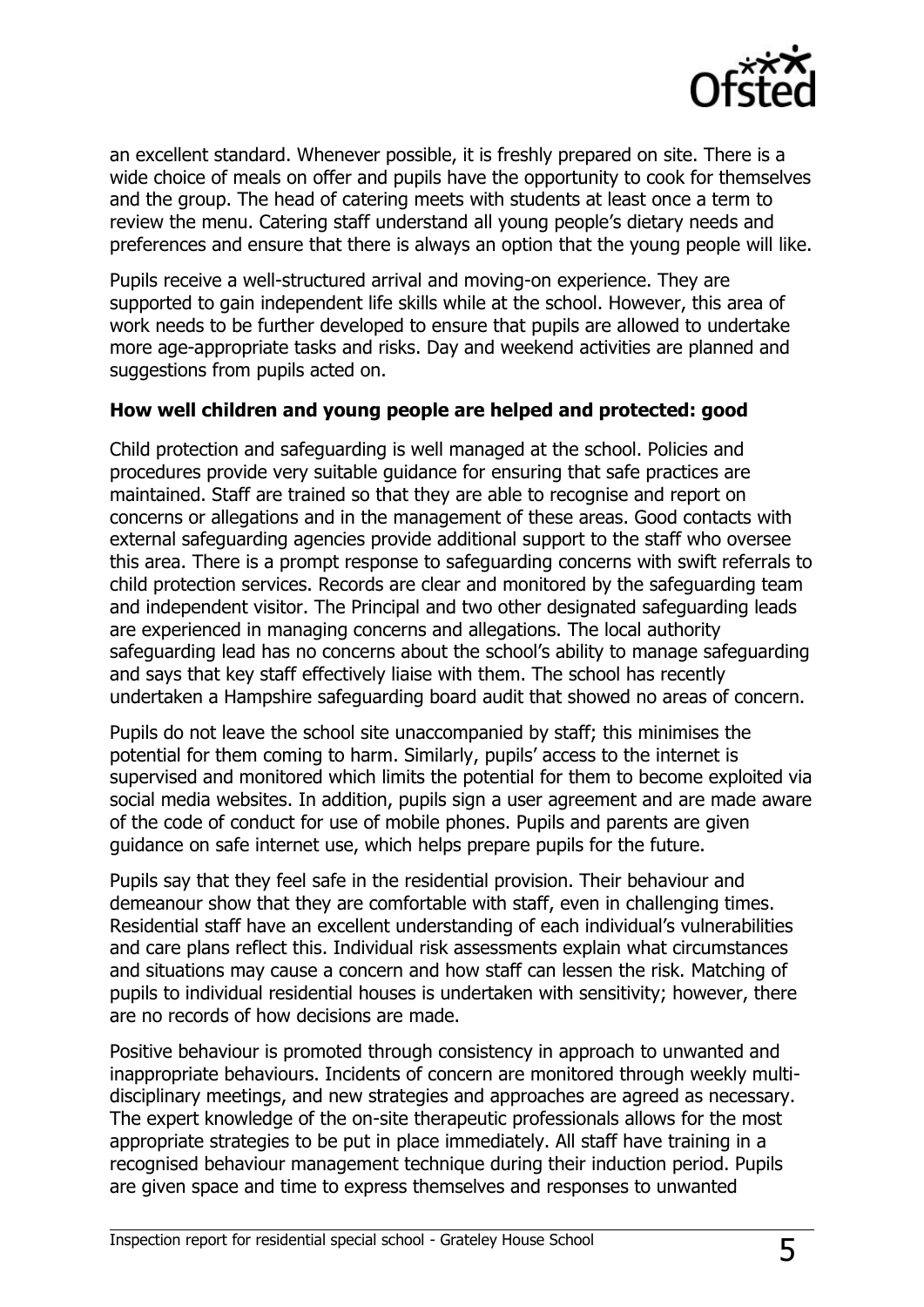

behaviour allow individuals to consider their actions, negotiate with staff or respond differently. Staff have a keen understanding of each pupil's anxieties and situations that may cause them to become worried or distressed. Close liaison with the therapy team ensures that individual concerns and behaviours are respected and understood and only challenged when it is the individual's best interests to do so.

Pupils are safe from avoidable hazards through regular checks of the building and grounds and firefighting equipment. Pupils engage in fire drills termly and know what action to take in the event of a fire. Safer recruitment processes are in place and extra checks are sought for applicants who have recently lived overseas.

Accommodation is homely and of an adequate standard and bedrooms can be personalised. There are plans to upgrade some areas in the near future.

#### **The effectiveness of leaders and managers: good**

Leaders, managers and the governing body are effective in recognising and acting on areas for improvement and making change happen. There is a quality improvement programme in place that identifies issues that parents have raised and areas highlighted internally by the leaders. During this time of change, the leadership and management of the residential provision has remained stable and strong. The residential provision is led by a very suitably experienced, skilled and qualified head of care, who is supported by capable and competent senior staff.

The leadership team, including the governing body, had already identified the areas inspectors found that would benefit from further development and put in place plans to address shortfalls.

Staffing retention has improved since the start of 2017, with more staff now in place and a decreasing number of staff leaving. This provides increased consistency in the care of the pupils. Managers are aware of the challenges staff face when incidents of challenging behaviour take them away from caring for other pupils. There appears to be sufficient staffing at these times to ensure safety. However, it is an area that the managers are continually monitoring. A programme of prioritised training needs has been identified and rolled out over recent months. There has also been some staff movement between individual residential houses at the start of this academic school year. Consideration has been given to moving staff with their key-working pupil wherever possible to aid consistency and familiarisation. Most staff have one keyworking pupil, while those more senior may have two.

Staff are committed to the pupils they support. They work consistently as a team and feel supported by the leaders in the school. Staff benefit from regular, constructive supervision and annual appraisals of their performance. There are plans to implement a new supervision format for staff in the very near future.

Communication between teams in the school is a particular strength. Weekly meetings with leaders, managers and therapists discuss young people who may need extra support. Staff have the opportunity to meet with therapists during weekly dropin sessions, and morning briefings ensure that staff are aware of key information.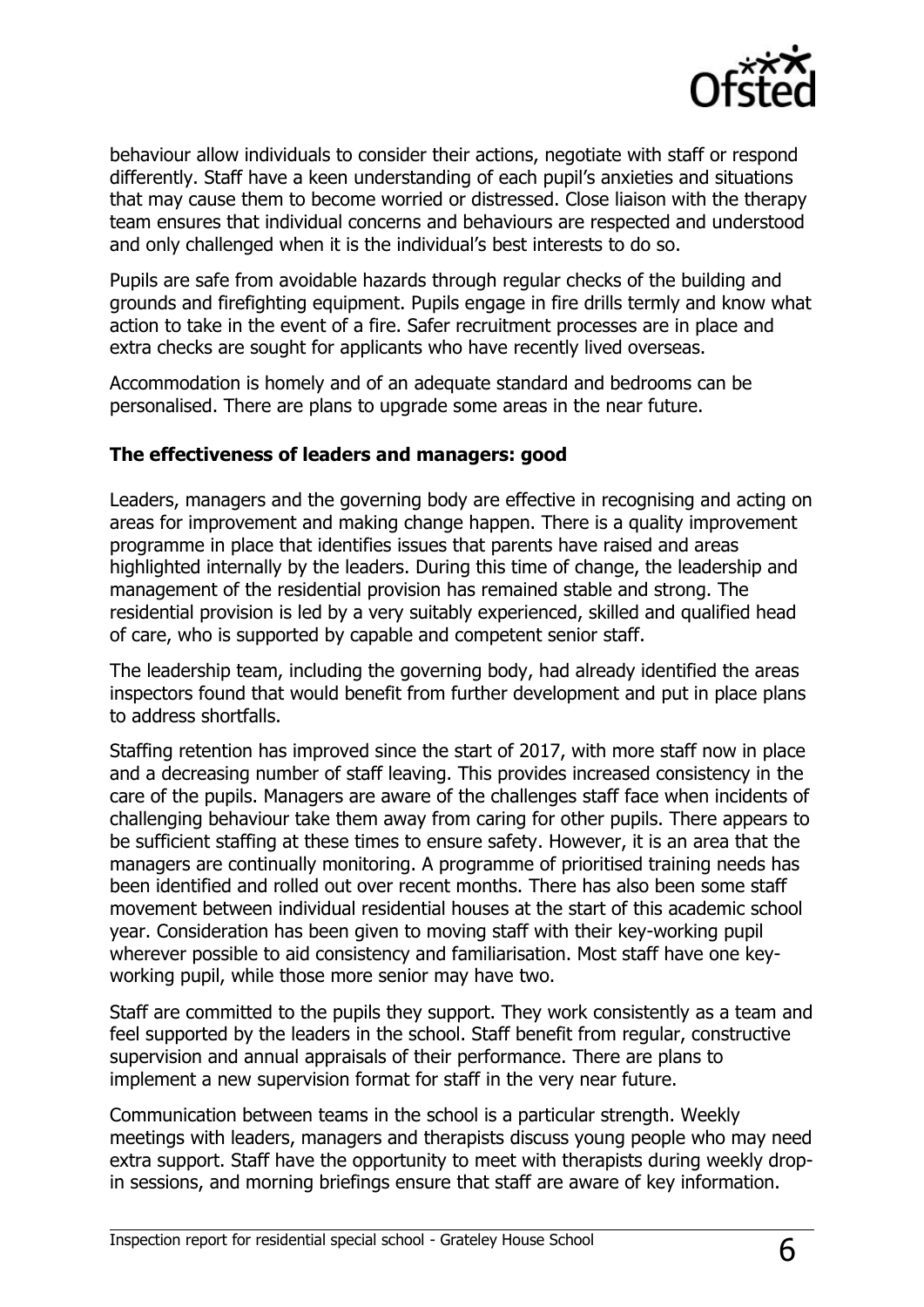

Handovers at the beginning and end of the school day provide the opportunity for information sharing on pupils' progress and well-being, ensuring that any issues can be addressed through a whole school approach. Liaison and communication with external services and professionals further support young people's growth and development. Leaders and managers work closely with parents to address any concerns or complaints that they may have to achieve positive outcomes.

There are well-established systems for monitoring the quality of care being provided. Half-termly reports are shared with the governing body and include an analysis of behaviour management, missing incidents, sanctions, safeguarding and bullying allegations. In addition, the effectiveness of the school in meeting pupils' needs is reported on. An action plan is closely monitored by the governing body. An independent visitor visits once every half term and provides a detailed report on the residential provision.

### **Information about this inspection**

Inspectors have looked closely at the experiences and progress of children and young people. Inspectors considered the quality of work and the differences made to the lives of children and young people. They watched how professional staff work with children and young people and each other and discussed the effectiveness of help and care provided. Wherever possible, they talked to children and young people and their families. In addition, the inspectors have tried to understand what the school knows about how well it is performing, how well it is doing and what difference it is making for the children and young people whom it is trying to help, protect and look after.

Using the 'Social care common inspection framework', this inspection was carried out under the Children Act 1989 to assess the effectiveness of the service, how it meets the core functions of the service as set out in legislation, and to consider how well it complies with the national minimum standards.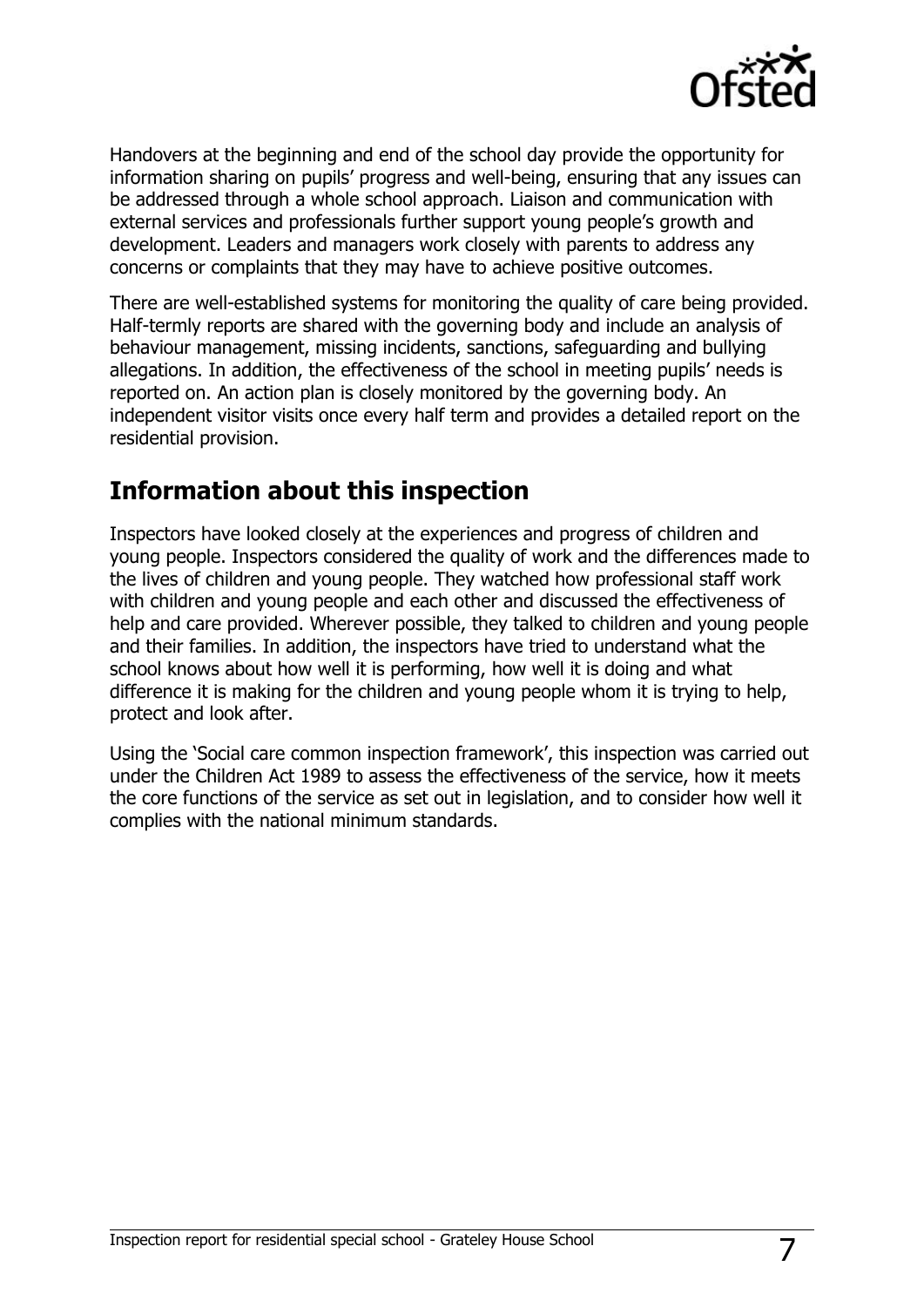

### **Residential special school details**

**Social care unique reference number:** SC012450 **Principal:** Mark McQuillan **Type of school:** Residential special school **Telephone number:** 01264 889751 **Email address:** mark.mcquillan@cambiangroup.com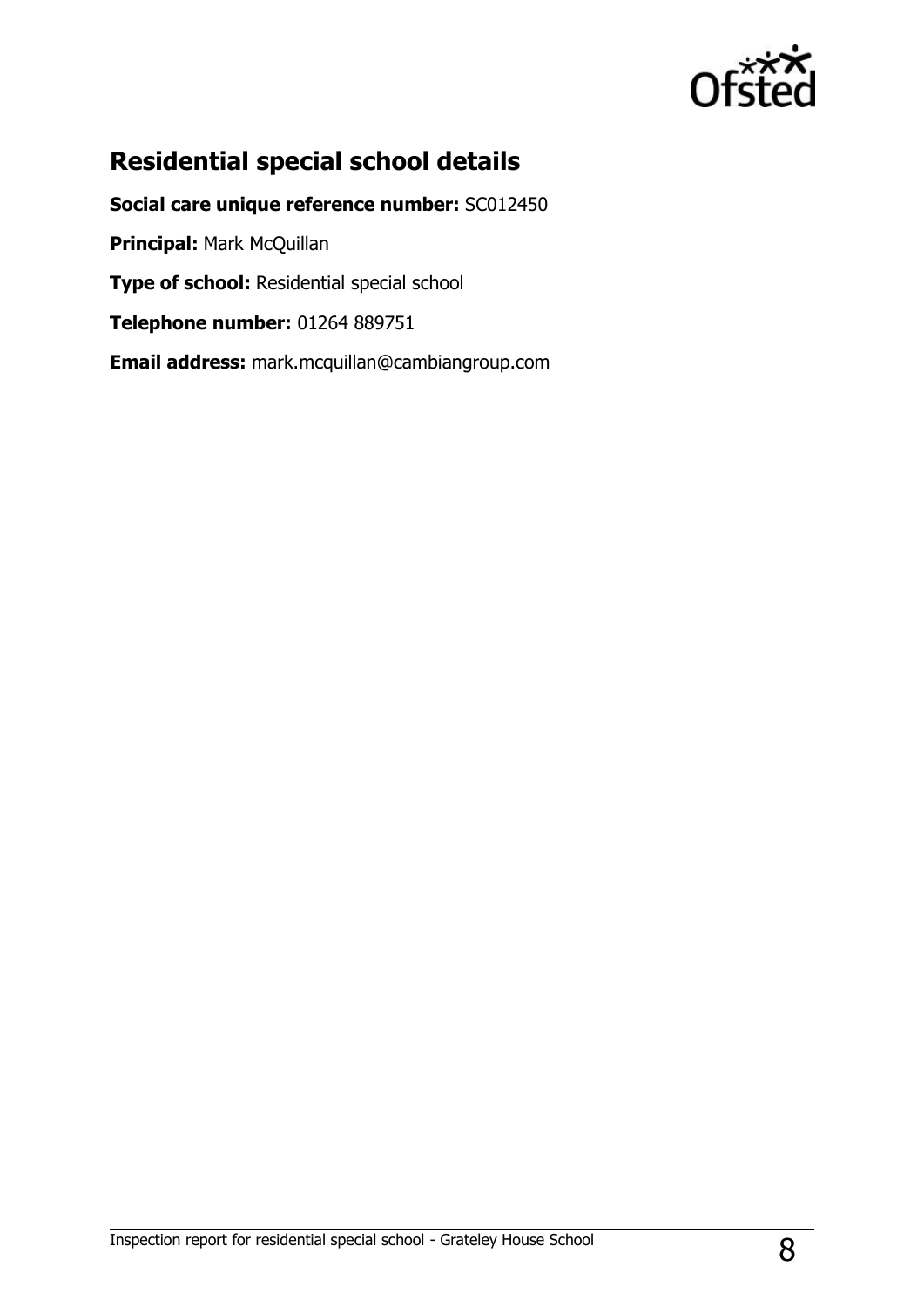

## **Inspectors**

Liz Driver, social care inspector (lead) Suzy Lemmy, social care inspector